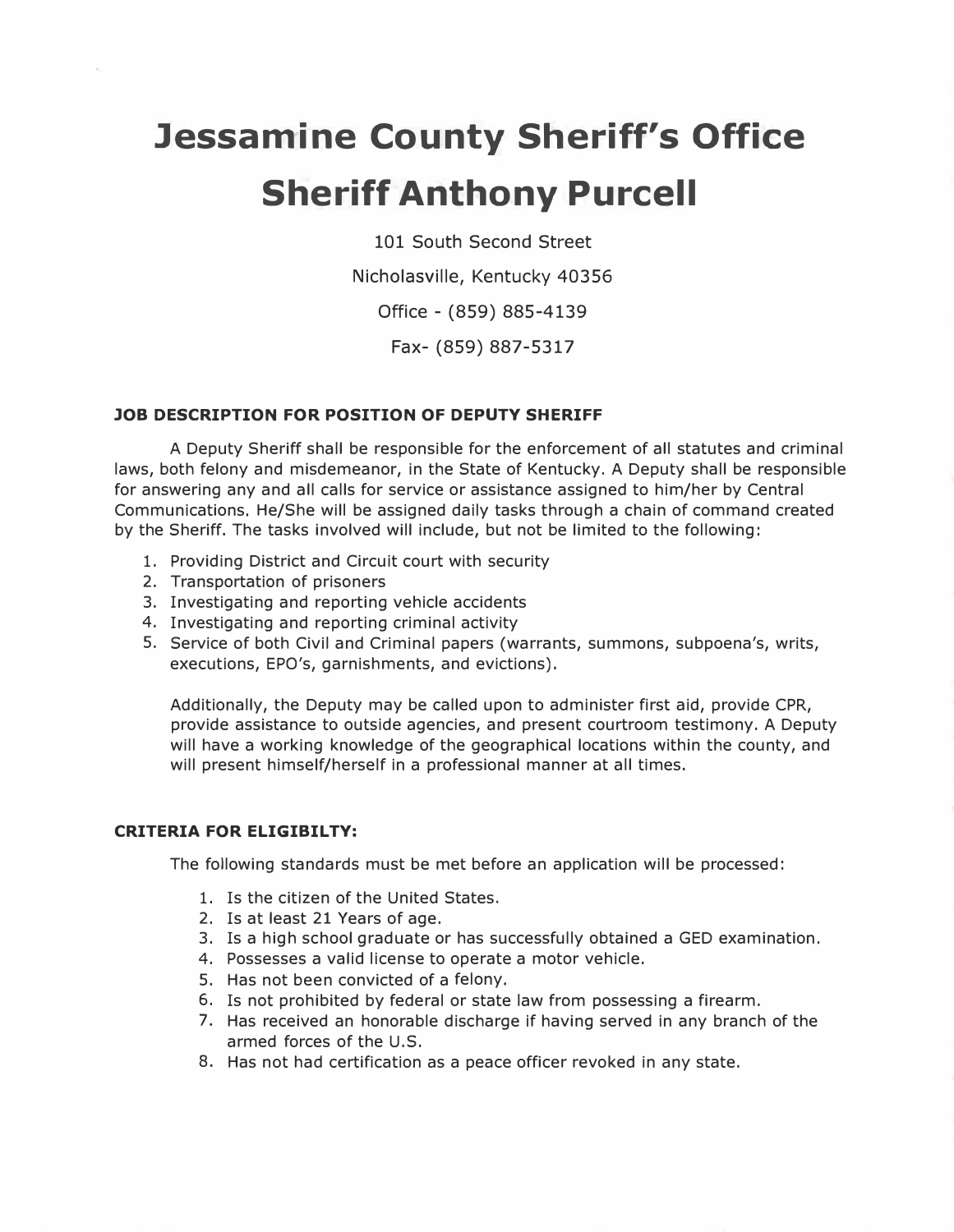# JESSAMINE COUNTY FISCAL COURT **Employment Application**

Courthouse 101 N. Main Street Nicholasville, KY 40356

#### An Equal Opportunity Employer

|                       | SPACE IS NEEDED, USE AN ADDITIONAL SHEET OF PAPER.                                            |               |                                                                                                             |       | PRINT IN INK OR TYPE ALL ANSWERS YOU SHOULD READ ALL ITEMS AND FILL IN APPLICATION COMPLETELY IF MORE                                                                                                                                                              |  |
|-----------------------|-----------------------------------------------------------------------------------------------|---------------|-------------------------------------------------------------------------------------------------------------|-------|--------------------------------------------------------------------------------------------------------------------------------------------------------------------------------------------------------------------------------------------------------------------|--|
|                       | Title of Position for which you are applying ________________________When can you begin work? |               |                                                                                                             |       |                                                                                                                                                                                                                                                                    |  |
|                       |                                                                                               |               | Are you willing to work: Any Shift ____ Day Shift Only ____ Night Shift Only ____ Alternating Shifts ___    |       |                                                                                                                                                                                                                                                                    |  |
| Check One:            |                                                                                               |               | Permanent Part-time Temporary Seasonal                                                                      |       |                                                                                                                                                                                                                                                                    |  |
| <b>Name</b>           |                                                                                               |               |                                                                                                             |       |                                                                                                                                                                                                                                                                    |  |
| Lasr                  |                                                                                               | First         | Middle                                                                                                      |       | Maiden Name (if any)                                                                                                                                                                                                                                               |  |
| Address               |                                                                                               |               |                                                                                                             |       |                                                                                                                                                                                                                                                                    |  |
| Street                |                                                                                               | City          |                                                                                                             | State | Zip code                                                                                                                                                                                                                                                           |  |
|                       | Number of years at above address:                                                             |               | Phone $(\_\_\_\_\_)$ $\_\_\_\_\_\_\_\_$                                                                     |       |                                                                                                                                                                                                                                                                    |  |
|                       | Are you a U.S. Citizen? Yes _______ No                                                        |               | Social Security Number: 2016                                                                                |       |                                                                                                                                                                                                                                                                    |  |
|                       |                                                                                               |               | Have you been convicted of any felony, violation or misdemeanor as an adult (age 18 and over)? Yes _____ No |       |                                                                                                                                                                                                                                                                    |  |
|                       |                                                                                               |               | information on this question is a cause for automatic rejection.                                            |       | If yes list below. A conviction includes any fines paid; probation served; or jail sentences (amit parking tickets, include moving<br>violations). Conviction of a crime is not an automatic rejection. The specific situation will be reviewed. Failure to reveal |  |
|                       |                                                                                               |               | Have you ever applied for employment with Jessanine County Fiscal Court?                                    |       |                                                                                                                                                                                                                                                                    |  |
| $Yes \tN0$            |                                                                                               | If yes, when? |                                                                                                             |       |                                                                                                                                                                                                                                                                    |  |
|                       |                                                                                               |               |                                                                                                             |       | Are you now or have you previously been employed by Jessamine County Fiscal Court? If yes, list date, department and job title                                                                                                                                     |  |
|                       | Whom would you prefer we notify in case of an accident or emergency?                          |               |                                                                                                             |       |                                                                                                                                                                                                                                                                    |  |
|                       |                                                                                               |               |                                                                                                             |       | Name <sub>rich</sub> and the actual Address and Address and the Phone No. 2008. Phone No. 2008.                                                                                                                                                                    |  |
| Name                  |                                                                                               |               |                                                                                                             |       | Address Phone No.                                                                                                                                                                                                                                                  |  |
|                       | completed college work you must attach a transcript of all completed work.                    |               | List any machinery or office equipment you can operate:                                                     |       | EDUCATION AND TRAINING: Give complete information for ALL of your education and training. The information<br>requested in this item will serve as a basis for the rating of your training. If necessary, attach an additional sheet. If you have                   |  |
|                       |                                                                                               |               |                                                                                                             |       | Can you type? Yes No ______ WPM ______ Can you take dictation? Yes No ______ WPM ______                                                                                                                                                                            |  |
|                       |                                                                                               |               | Do you have a driver's license? Yes $\equiv$ No $\equiv$ Driver's License No.                               |       |                                                                                                                                                                                                                                                                    |  |
| Schools               | Name and Address                                                                              |               | Major Course Work                                                                                           |       | Degree                                                                                                                                                                                                                                                             |  |
|                       | of School                                                                                     |               |                                                                                                             |       | (if completed)                                                                                                                                                                                                                                                     |  |
| High School or<br>GED |                                                                                               |               |                                                                                                             |       |                                                                                                                                                                                                                                                                    |  |
| College               |                                                                                               |               |                                                                                                             |       |                                                                                                                                                                                                                                                                    |  |
| University            |                                                                                               |               |                                                                                                             |       |                                                                                                                                                                                                                                                                    |  |
| College               |                                                                                               |               |                                                                                                             |       |                                                                                                                                                                                                                                                                    |  |
| University            |                                                                                               |               |                                                                                                             |       |                                                                                                                                                                                                                                                                    |  |
| Vocational or         |                                                                                               |               |                                                                                                             |       |                                                                                                                                                                                                                                                                    |  |
| <b>Business</b>       |                                                                                               |               |                                                                                                             |       |                                                                                                                                                                                                                                                                    |  |
| Military              |                                                                                               |               |                                                                                                             |       |                                                                                                                                                                                                                                                                    |  |
|                       |                                                                                               |               |                                                                                                             |       |                                                                                                                                                                                                                                                                    |  |
|                       |                                                                                               | High School   | College                                                                                                     |       | Graduate School                                                                                                                                                                                                                                                    |  |

Circle Highest Grade Completed

9 10 11 12

College  $1234$  Graduate School  $1234$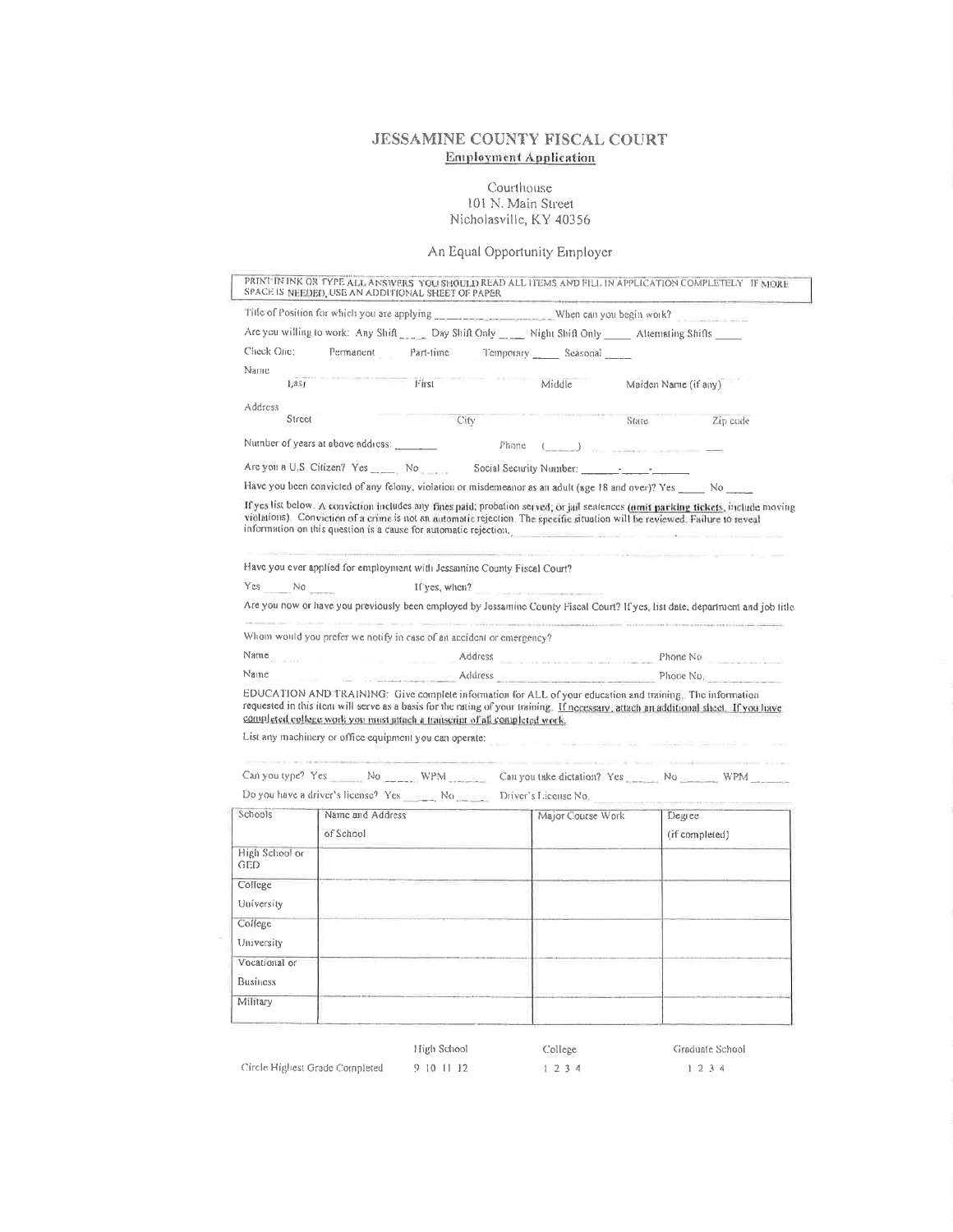Beginning with most recent position, please describe in detail each specific job (especially experience which qualifies you for position sought). It is very important that you describe your duries and responsibilities of each position held

A résumé of your background may be attached.

| Company Name                  |                              | Company Address                |                   | Type of Business           |                             |
|-------------------------------|------------------------------|--------------------------------|-------------------|----------------------------|-----------------------------|
| Starting Date<br>(monthryear) | Leaving Date<br>(month/year) | Approx Starting<br>Base Salary | Final Base Salary | Starting Position<br>Title | Present or Last<br>Position |
| Name of Immediate Supervisor  |                              | Supervisors Position Tifle     |                   | Phone Number               |                             |

Explain reason for leaving or wanting to leave

**Contract Contract** Please describe your duties and responsibilities

| Company Name                  |                               | Company Address                       |                   | Type of Business           |                             |
|-------------------------------|-------------------------------|---------------------------------------|-------------------|----------------------------|-----------------------------|
| Starting Date<br>(month/year) | Leaving Date<br>(month/year). | Approx Starting<br><b>Base Salary</b> | Final Base Salary | Starting Position<br>Title | Present or Last<br>Position |
| Name of Immediate Supervisor  |                               | Supervisors Position Title            |                   | Phone Number               |                             |

Explain reason for leaving or wanting to leave

Please describe your duties and responsibilities 

| Company Name                  |                              | Company Address               |                   | Type of Business                  |                             |
|-------------------------------|------------------------------|-------------------------------|-------------------|-----------------------------------|-----------------------------|
| Starting Date<br>(month/year) | Leaving Date<br>(month/year) | Approx Starting<br>Base Salan | Final Base Salary | <b>Starting Position</b><br>Title | Present or Last<br>Position |
| Name of Immediate Supervisor  |                              | Supervisors Position Title    |                   | Phone Number                      |                             |

Explain reason for leaving or wanting to leave

Please describe your duties and responsibilities

IF ADDITIONAL SPACE FOR WORK HISTORY IS NEEDED, SPECIAL SHEETS WILL BE PROVIDED UPON REQUEST MILITARY EXPERIENCE (explain duties here)

Entry Date Separation Date Branch of Service

Rank at Separation Present Selective Service Classification

LICENSES OR CERTIFICATION

If a license, or other authorization to practice a trade or profession is relevant for the position for which you are applying, complete the following:

| Name of Trade or Profession | License Number | Granted by (Licensing | Address of Licensing Agency |
|-----------------------------|----------------|-----------------------|-----------------------------|
|                             |                | Agency)               |                             |
|                             |                |                       |                             |

I hereby certify, under penalty of law, that the information contained on this form is true, and complete to the best of my knowledge and belief. I am aware that should investigation at any time show any such misrepresentation or falsification, my application will be rejected, my name will be removed from the eligible list, and I will be dismissed from service. I authorize the Jessamine County Fiscal Court to make all necessary and appropriate investigations to verify the information contained herein and to verify my transcripts as needed with the university of college concerning my achieved education. I understand that my application will be on file for six months only. It is my responsibility to update and reactivate my application as I understand I will not be notified my application has expired. I also understand that when my application the Jessamine County Fiscal Court files along with all other data relating to my application

Date Signature of Applicant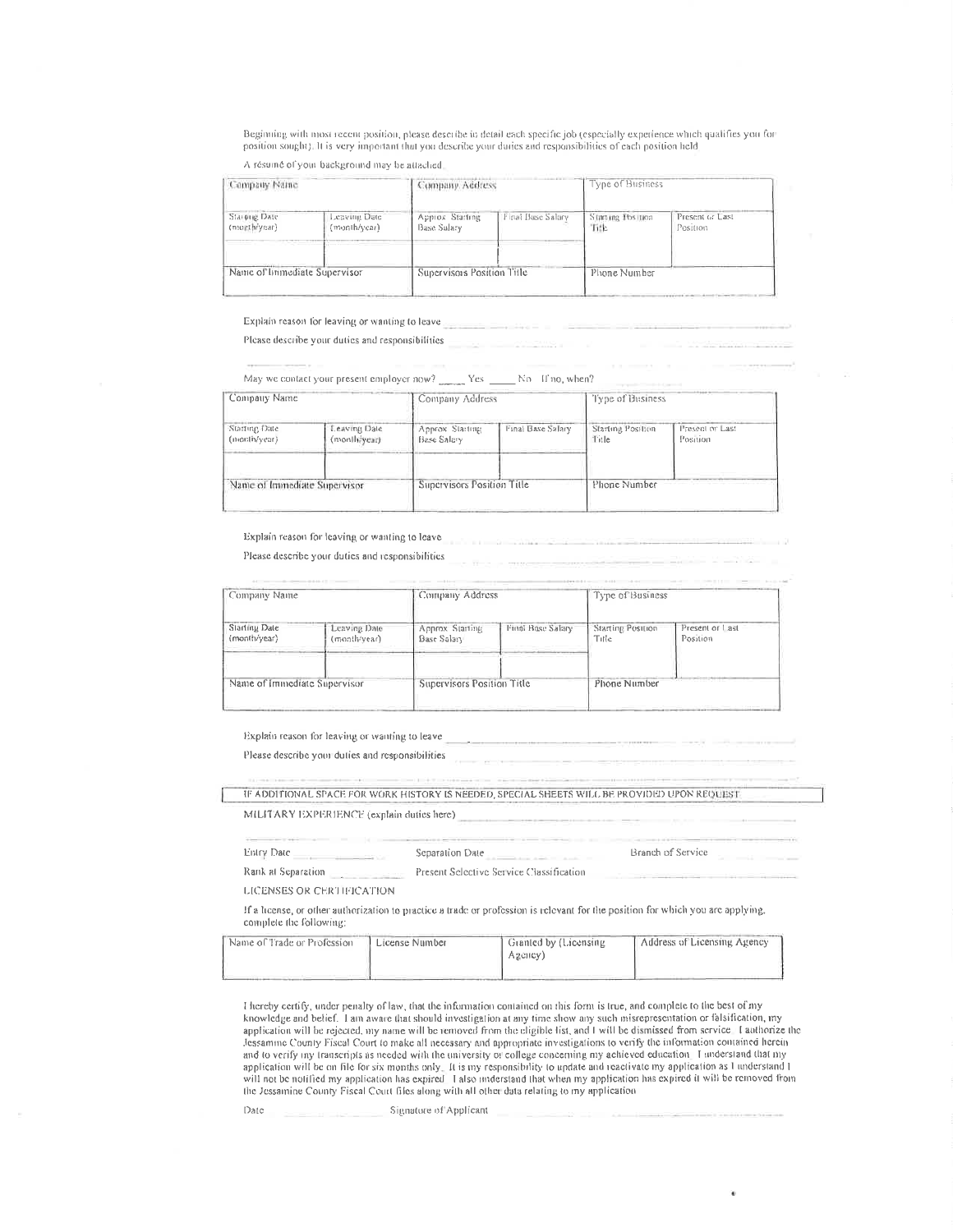#### REQUEST FOR RECORD CHECK

BY. Jessamine County Fiscal Court Office of County Judge/Executive Courthouse Main Street Nicholasville, KY 40356

.<br>1980 - Paul Maria Maria Maria Maria Maria Maria Maria Maria Maria Maria Maria Maria Maria Maria Maria Maria M

Date of Request

.<br>ביצור היה המוכנים ביצור המוכנים במוכנים במוכנים במוכנים במוכנים במוכנים במוכנים במוכנים במוכנים במוכנים במוכני<br>היא היה מוכנים במוכנים במוכנים היא קוד מקורים במוכנים במוכנים במוכנים במוכנים במוכנים במוכנים במוכנים במוכני

# THIS SECTION TO BE COMPLETED BY APPLICANT TELEASE PRINT).

| PRESENT ADDRESS                                                                       |                            |                                       |                                                   |  |  |  |  |
|---------------------------------------------------------------------------------------|----------------------------|---------------------------------------|---------------------------------------------------|--|--|--|--|
| <b>MOST PREVIOUS</b><br>ADDRESS:                                                      |                            |                                       |                                                   |  |  |  |  |
| <b>DESCRIPTION</b>                                                                    | <b>SEX:</b>                | RACE: DATE OF BIRTH.                  |                                                   |  |  |  |  |
|                                                                                       | SOCIAL SHCURFTY:           |                                       |                                                   |  |  |  |  |
|                                                                                       |                            | DRIVERS LICENSE NO.: STATE: EXT. DATE |                                                   |  |  |  |  |
| THIS SECTION TO BE COMPLETED BY LAW ENFORCEMENT AGENCY OR COURT OF HIRISDICTION       |                            |                                       |                                                   |  |  |  |  |
|                                                                                       | CRIMINAL CONVICTIONS       | YES                                   | $NO$ $\qquad$                                     |  |  |  |  |
|                                                                                       | <b>TRAPPIC CONVICTIONS</b> | YES <b>All Services</b>               | NO COMPANY                                        |  |  |  |  |
|                                                                                       | <b>AT-BALL T ACCIDENTS</b> | YES A COMMON                          | NO <sub>2</sub> and the state of the state of the |  |  |  |  |
| NOIC: IF "YES" ON ANY OF THE ABOVE, FLEASE GIVE DETAILS, DATES, ETC., IN SPACE BELOW- |                            |                                       |                                                   |  |  |  |  |

DATE **DATE** 

SIGNED

**NAME** 

**RANK UR TTTLH** 

AGENCY NAME (addition correction requested)